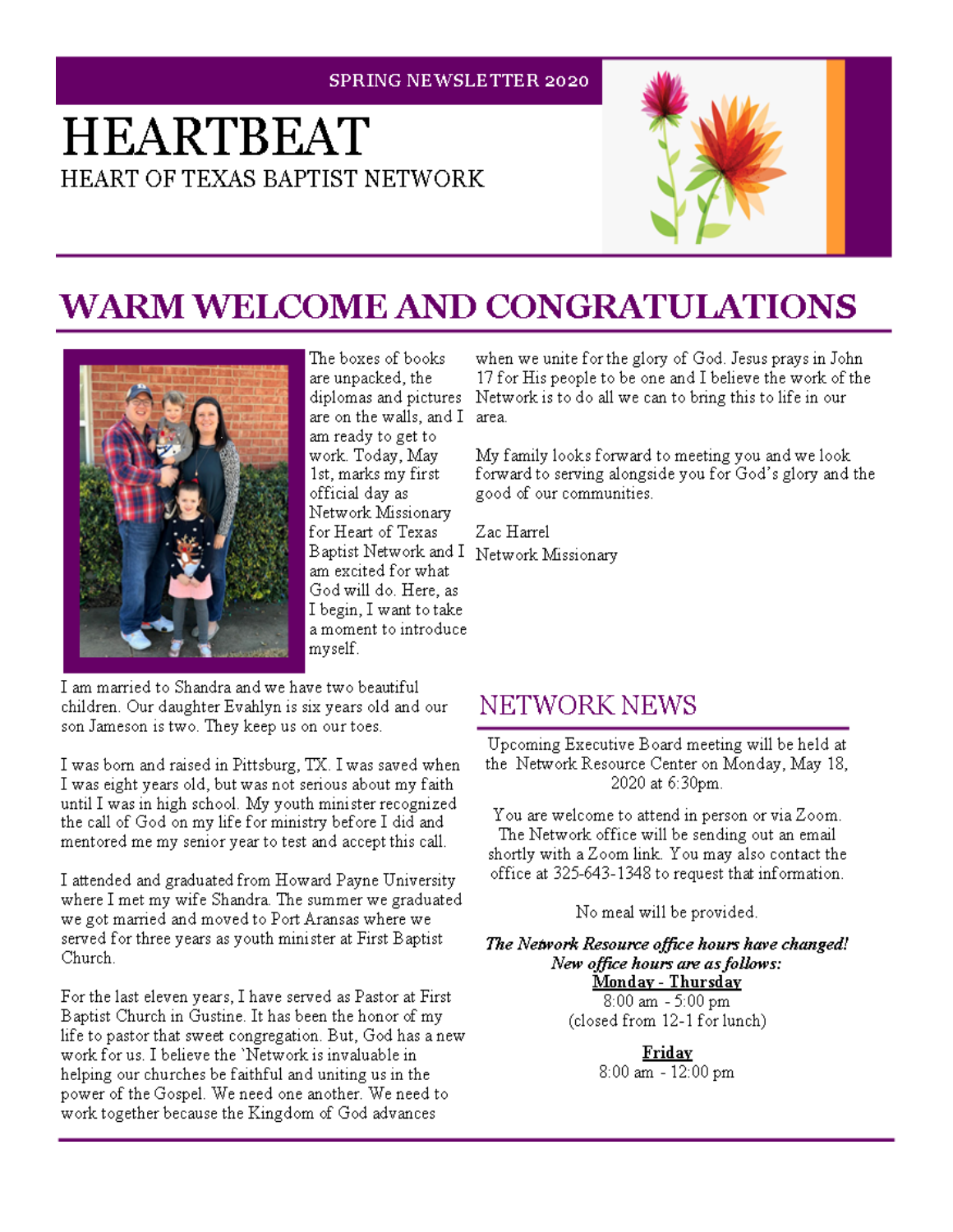### NEWS FROM THE SEARCH TEAM



As our Network embarks on a new era of leadership, we thought it would be beneficial to give the churches a synopsis of the process that led us to calling our new Network Missionary, Zac Harrel.

In November of 2019 Don Fawcett informed the Administrative Team his intention to resign. The original plan was for Don to officially announce his resignation but stay on until June  $1<sup>st</sup>$  or until the Network called its next Network Missionary. A search team was formed in accordance with our by-laws, consisting of the administration team and at large members from all over the Network in order to represent, as best as we could, every county. We are thankful for those who served.

The Network posted the Job description and ad in the Baptist Standard/Common Call Magazine and websites as well as our own Heart of Texas Baptist Network website beginning in November to run through January/February of 2020. We collected well over 20 resumes during that time. In our January Admin Team meeting, Don requested that he be allowed to retire immediately instead of waiting until June. With the acceptance of his resignation at the end of January, the process picked up momentum.

The Search team held multiple meetings to pray over and discuss the resumes collected. At the beginning of January, we decided to start the process of sifting through the candidates. On January 27 the chair of our team, James Ceniceros, informed the Executive Board the search team had two candidates they would be interviewing the first weekend of February, and a lone candidate would be introduced at our March Executive Board Meeting. After the interviews and much discussion our search team selected Zac Harrel as the candidate for the Network Missionary position.

Then came COVID-19.

Because of the COVID-19 crisis our March Executive Board meeting was cancelled. The Admin Team met to figure out how to move forward with Zac. We decided to mail a packet with the information we would have presented in person and ballots to vote on the candidate to each church and asked for the ballots to be returned to the Network office by April 6<sup>th</sup>, 2020.

While this is not the way we planned for this process to play out it was necessary for this moment and for our Network. The ballots we received and counted were 30 in favor and 3 opposed.

According to our by-laws the candidate must be approved with 2/3 vote of the Executive Board and overwhelmingly meeting this standard we moved forward hiring Zac Harrel as our new Network Missionary.

We are very excited to start a new chapter under the leadership of Zac Harrel. God bless you and your local ministries.

All for the Kingdom!

The Heart of Texas Baptist Network Search and Admin Teams

### AMONG THE CHURCHES

*First Baptist Church May* is currently searching for a Pastor.

 $\overline{\phantom{a}}$ 

*First Baptist Church Star* is currently searching for a Pastor and Music Leader.

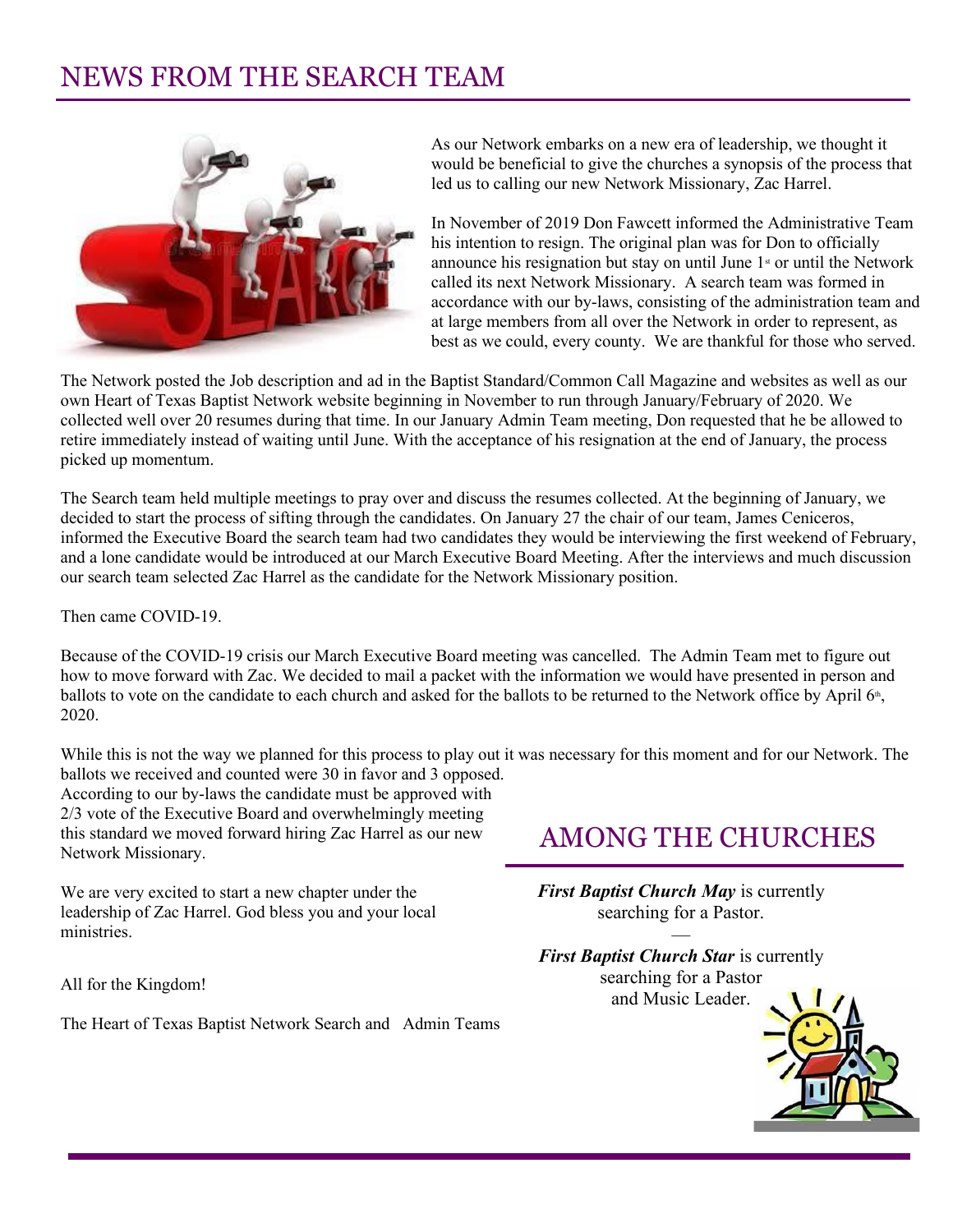## CHURCH EQUIPPING TEAM

If COVID-19 has taught us anything, we are learning that we can always use a little more learning. If your life has been like mine, you have had to adjust to new ways of grocery shopping, new ways of spending time together as a family, and we certainly have explored



new ways of doing church. New ways of doing things are not always better or worse, they are sometimes just new. Could it be that we let nostalgia keep us from embracing the newness that God has for us? Or, could it be that sometimes new sounds a bit frightening?

The Church Equipping Team has been discussing the things we can do to be a blessing to our churches in the Network. We really do believe that the work God is doing in your context is His work. The CET would love to partner with you in the coming days, and our hope and desire is to help you be better equipped, spiritually and practically, for the work of God's kingdom.

Several months ago, many were sent a survey. We were trying to find a few areas where we could begin to offer assistance. The things that we have done in the past such as semester long training classes and day conferences have helped a few, but we really do wish to be more effective in equipping His people and His churches. One current need would be technology training. Streaming services online, working with sound, and creating a greater online presence are topics that seem timely. We would love to hear what your current needs are, and we are ready to partner with you to provide low-cost and effective training. Please email me at [rjustice.rcbc@gmail.com](mailto:rjustice.rcbc@gmail.com) and let me know how our team can be an encouragement to you.

Rick Justice, Church Equipping Team Leader

### MISSION TEAM

Mission trips around the world have certainly been affected by Covid-19. In the midst of so much turmoil around the world we know that our God is in control. Our team has been reaching out to some of the areas where we have been involved in missions.

#### Staci Powers shared about the current status in Zambia

The drought has ended and rains have come at a very critical time. Thanks and praise to God for hearing prayers lifted up during that time of great need. Their maize crop should be sufficient to meet their needs for now. Their economy is still struggling and in need of prayer.

#### An update of Haiti and Devoted To Christ Ministries

Haiti is struggling even more with their country shutting down the same way we have here in the US. Their biggest issue is lack of food and clean water. Many are without food and others are eating a meal every other day. Their economy is in serious trouble. The protesting has subsided since the virus and the mandated shutdown. We are working with small church groups and pastors in Cap Haitien.

#### *Sam Goff, Missions Pastor at Coggin Avenue Baptist Church has shared a resource in which we can pray for Muslims during their season of Ramadan.*

#### Prayer for Muslims during Ramadan

- From April 23 until May 23 Muslims worldwide observe Ramadan in which they fast from dawn to sunset. It is a time of intense spiritual seeking. Pray that Muslims will encounter Jesus and put their faith in Him.
- How should you pray? A really great resource is the videos on PrayerCast. To receive the videos in your email inbox during Ramadan, sign up at [https://prayercast.com/love-muslims-home.html.](https://prayercast.com/love-muslims-home.html)
- Why should we pray? We ought to love Muslims the way Jesus loves Muslims.

We are encouraged with the many ways our churches in this Network have sought out ways of reaching the lost.

Serving Our Great God Neil Carroll, Mission Team Leader